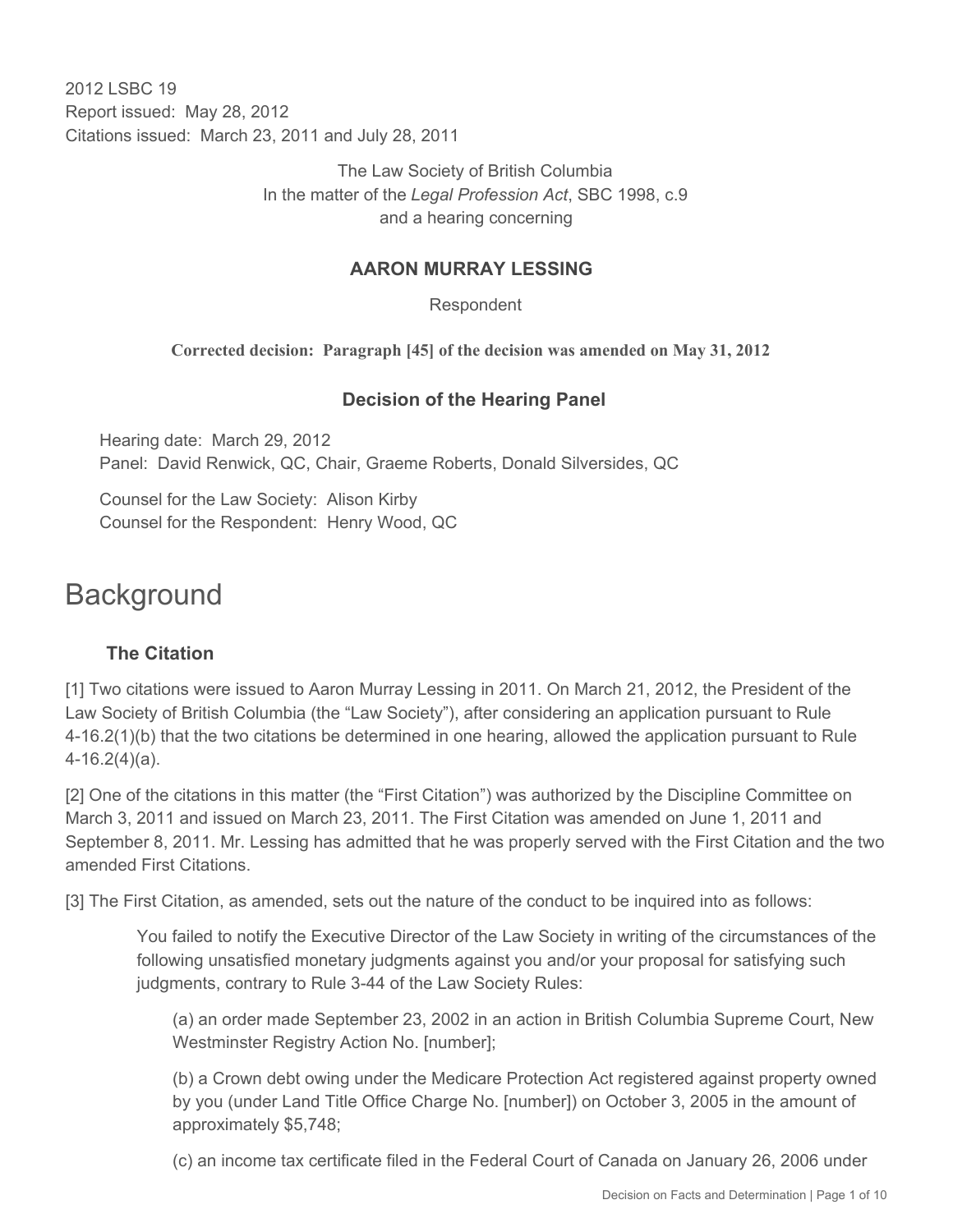number [number] in the amount of approximately \$13,983.27;

(d) an income tax certificate filed in the Federal Court of Canada on August 22, 2008 under number [number] in the amount of approximately \$62,490.96;

(e) a judgment granted on October 15, 2008 in an action in British Columbia Supreme Court, New Westminster Registry Action No. [number], in the amount of approximately \$60,000;

(f) a Crown debt owing under the Medicare Protection Act registered against property owned by you on January 13, 2009 (under Land Title Office Charge No. [number]) in the amount of approximately \$1,204;

(g) a judgment granted on March 5, 2009 in an action in Provincial Court of British Columbia, Surrey Registry Action No. [number], in the amount of approximately \$7,319.84;

(h) a judgment granted on March 19, 2009 in an action in British Columbia Supreme Court, Vancouver Registry Action No. [number], in the amount of approximately \$42,536.18;

(i) an order made December 2, 2010 in an action in British Columbia Supreme Court, New Westminster Registry No. [number] for costs in the amount of \$1,000 payable forthwith;

(j) an order made February 9, 2011 in an action in British Columbia Supreme Court, New Westminster Registry No. [number] for costs in the amount of \$500 payable forthwith.

This conduct constitutes professional misconduct or a breach of the [Legal Profession] Act or [Law Society] Rules.

[4] The second citation in this matter (the "Second Citation") was authorized by the Discipline Committee on July 14, 2011 and issued on July 28, 2011. The Respondent has admitted that he was properly served with the Second Citation.

[5] The Second Citation sets out the nature of the conduct to be inquired into as follows:

In 2008 and 2009, in the course of representing yourself in matrimonial proceedings in B.C. Supreme Court between yourself and your former spouse [TL], you failed to comply with the following orders, which resulted in an order pronounced on June 4, 2009 finding you in contempt of court:

(a) Order of Madam Justice Smith pronounced August 25, 2008, paragraph 7, requiring you to produce specified documents by August 29, 2008,

(b) Order of Master Scarth pronounced April 14, 2009 requiring you to provide a list of documents and produce specified documents on or before May 7, 2009, and

(c) Order of Master Tokarek pronounced May 20, 2009 requiring you to produce specified documents on or before May 27, 2009.

This conduct constitutes professional misconduct or conduct unbecoming.

### **ADMISSIONS**

[6] The Law Society, through counsel, and the Respondent agreed to a statement of facts with respect to the First Citation (the "First Agreed Statement of Facts") which was marked as Exhibit 1 in these proceedings.

[7] The Law Society, through counsel, and the Respondent agreed to a statement of facts with respect to the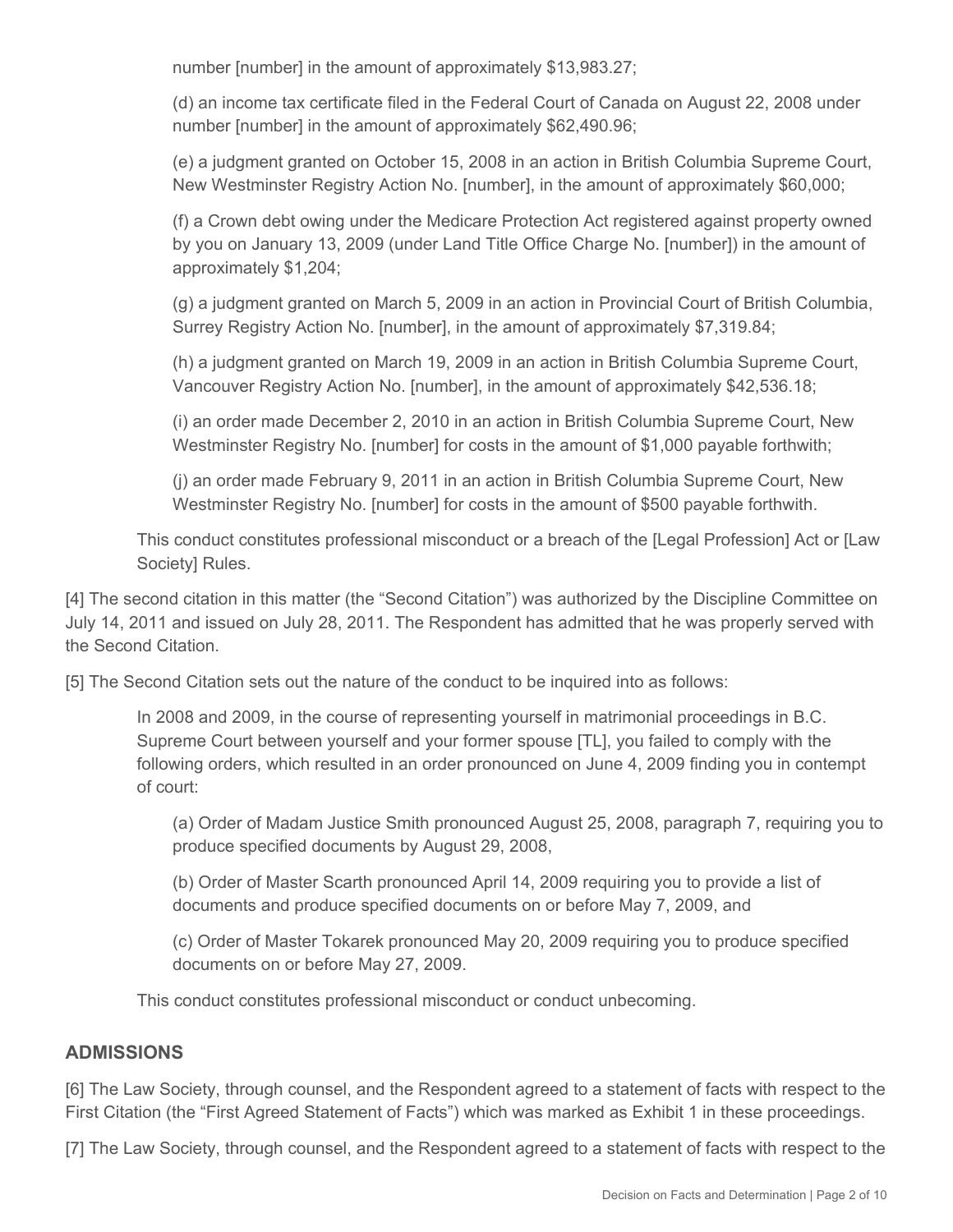Second Citation (the "Second Agreed Statement of Facts") which was marked as Exhibit 2 in these proceedings.

[8] Both the First Agreed Statement of Facts and the Second Agreed Statement of Facts set out several facts that were agreed to by the Law Society and the Respondent, some of which are set out below. The Law Society and the Respondent agree that several documents included in the Agreed Statements of Facts are true copies of originals, that they were sent or delivered on the date borne on their face, that they were subsequently received by the intended recipient and that they were admitted into evidence to prove that statements contained in them were made and not for the proof the truth of the matters recorded by them.

# **Facts**

[9] The Respondent was called and admitted as a member of the Law Society on May 17, 1991 and practises mainly in the area of family law.

## **First Citation**

[10] Mr. Lessing and a former spouse owned property located at Surrey, British Columbia (the "Matrimonial Home").

[11] On September 23, 2002, another former spouse of Mr. Lessing, LC, obtained a judgment for a payment of child support in the amount of \$900 per month (the "First Judgment"). The First Judgment was registered as a charge against the one-half interest of Mr. Lessing in the Matrimonial Home on November 20, 2003. This judgment was a non-expiring charge.

[12] On January 26, 2006, a certificate was issued by the Minister of National Revenue for Canada pursuant to the Income Tax Act for the amount of \$13,983.27 plus interest and filed in the Federal Court of Canada (the "Second Judgment"). This judgment was registered as a charge against Mr. Lessing's one-half interest in the Matrimonial Home on February 27, 2006.

[13] On August 22, 2008, a further certificate was issued by the Minister of National Revenue for Canada pursuant to the Income Tax Act for the amount of \$62,490.96 plus interest and filed in the Federal Court of Canada (the "Third Judgment"). This judgment was also registered as a charge against Mr. Lessing's one-half interest in the Matrimonial Home on October 6, 2008.

[14] Mr. Lessing purchased a condominium with DK. DK sued Mr. Lessing for unpaid contributions consisting of strata fees and property taxes in a Supreme Court action. On October 15, 2008, Mr. Justice Rice granted judgment against Mr. Lessing in the amount of \$60,000, inclusive of costs and interest payments, payable in monthly installments of \$5,000 per month, commencing November 1, 2008 for 12 consecutive months (the "Fourth Judgment"). The Fourth Judgment was registered against the one-half interest of Mr. Lessing in the Matrimonial Home on March 5, 2009.

[15] On March 5, 2009, S Ltd. obtained judgment against Mr. Lessing in the amount of \$7,319.84 in the Provincial Court of British Columbia (the "Fifth Judgment"). This judgment was registered against the one-half interest of Mr. Lessing in the Matrimonial Home on March 19, 2009.

[16] On March 19, 2009, Mr. Justice Groves ordered that Mr. Lessing pay Stikeman Elliott LLP the sum of \$42,536.18 plus pre-judgment interest in the amount of \$221.40 (the "Sixth Judgment"). The Sixth Judgment was registered against the one-half interest of Mr. Lessing in the Matrimonial Home on March 23, 2009.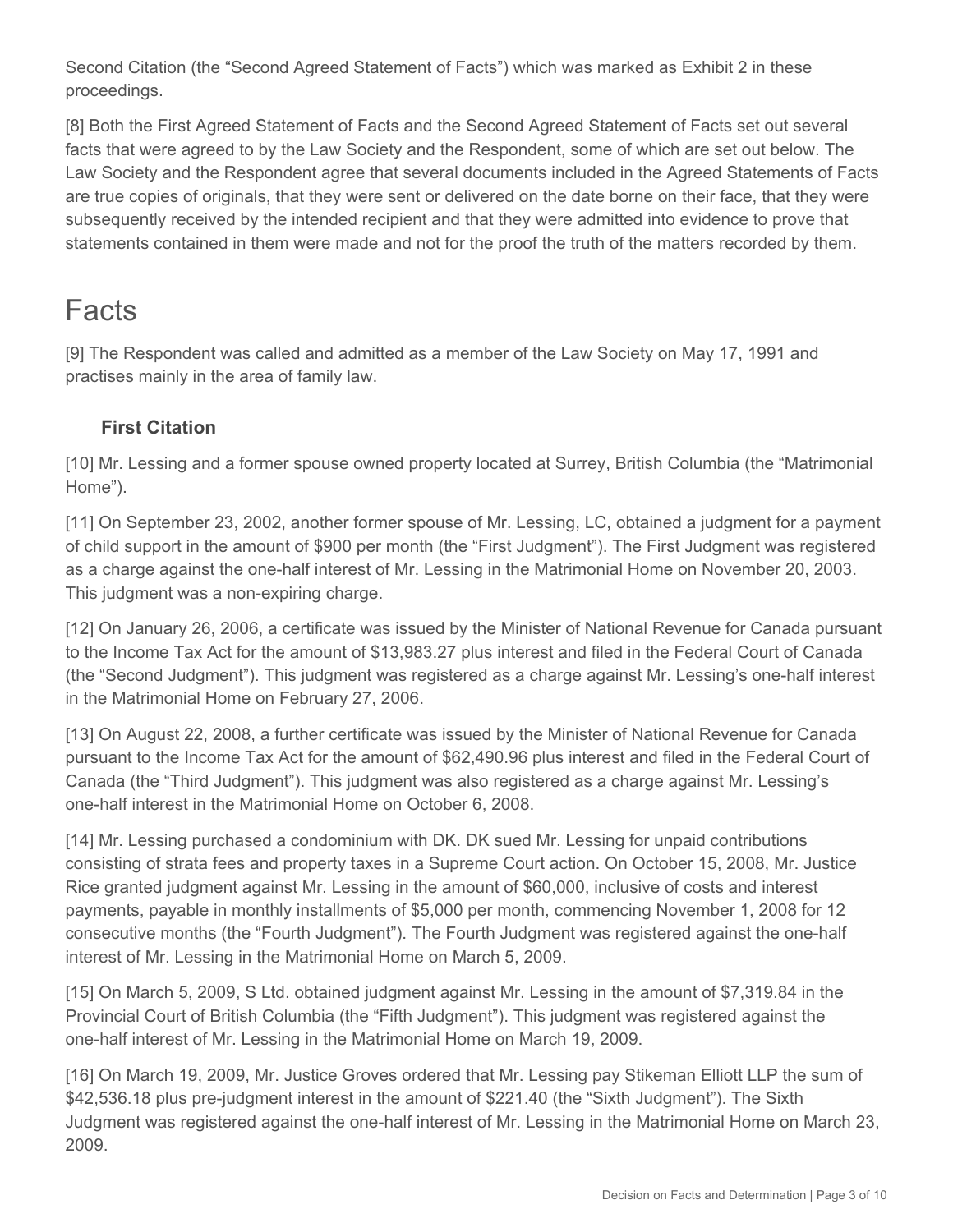[17] By way of a letter to the Law Society dated March 10, 2009, DK complained that, although Mr. Lessing had paid her the first instalment of \$5,000 in November, 2008, he had not made any of the other payments required by the Fourth Judgment.

[18] After receiving this complaint, the Law Society conducted an investigation and during that investigation determined the existence of the First Judgment, the Second Judgment, the Third Judgment, the Fifth Judgment and the Sixth Judgment, all of which had remained unsatisfied for more than seven days. Mr. Lessing had not notified the Executive Director of the Law Society of the existence of these judgments pursuant to Law Society Rule 3-44 (the full text of which is set out in paragraph [46]).

[19] On August 19, 2009, the Law Society wrote to Mr. Lessing informing him of his obligations to notify the Executive Director pursuant to Rule 3-44. In that letter, the Law Society listed the judgments that it had become aware of and asked Mr. Lessing to advise the Law Society why he had not reported the judgments as required, to describe the circumstances of the judgments, and to provide his proposal for satisfying the judgments, if any of them were still outstanding.

[20] By way of a letter to the Law Society dated October 26, 2009, Mr. Lessing provided the information requested by the Law Society in its letter dated August 19, 2009 and stated:

I was not aware of the Rules referred to in your letter. I have now been advised of these Rules and will be complying with these Rules. My former spouse and I own a substantial property that consists of ten acres of land with substantial improvements. The property is encumbered by a mortgage of approximately \$600,000 and is valued at least between \$1,500,000 to \$1,800,000 dollars. We will be entering into mediation when I receive documents from my former spouse's lawyer. Failing success at mediation, our trial will proceed.

[21] On December 2, 2010, Madam Justice Arnold-Bailey made an order in litigation between LC and Mr. Lessing that Mr. Lessing pay LC costs in the amount of \$1,000 forthwith for non-attendance and late notice (the "Seventh Judgment"). The Seventh Judgment was entered on December 7, 2010.

[22] On February 9, 2011, Madam Justice Arnold-Bailey made a further order in the litigation between LC and Mr. Lessing ordering Mr. Lessing to pay LC costs in the amount of \$500 forthwith (the Eighth Judgment"). The Eighth Judgment was entered on February 21, 2011.

[23] By way of a letter dated February 10, 2011, counsel for LC sent a copy of the Seventh Judgment to the Law Society and stated that the \$1,000 that Mr. Lessing had been ordered to pay had not yet been paid.

[24] By way of a letter dated March 14, 2011, counsel for LC sent a copy of the Eighth Judgment to the Law Society and stated that the \$500 that Mr. Lessing had been ordered to pay had not yet been paid.

[25] Mr. Lessing knew of the existence of the Seventh Judgment on December 7, 2010 and the Eighth Judgment on February 21, 2011.

[26] Mr. Lessing satisfied both the Seventh Judgment and the Eighth Judgment on July 4, 2011.

[27] By way of a letter to Mr. Lessing dated March 11, 2011, the Law Society wrote to Mr. Lessing asking whether the Seventh Judgment had been satisfied and, if not, whether he had notified the Executive Director of the Law Society of the judgment pursuant to Rule 3-44 and, if not, why he had not done so.

[28] In response to the letter from the Law Society dated March 11, 2011, Mr. Lessing wrote to the Law Society and stated:

The Orders of Madam Justice Arnold-Bailey were made in my absence and I intended to apply to set both Orders aside including the Order for costs. It is for that reason that I did not report the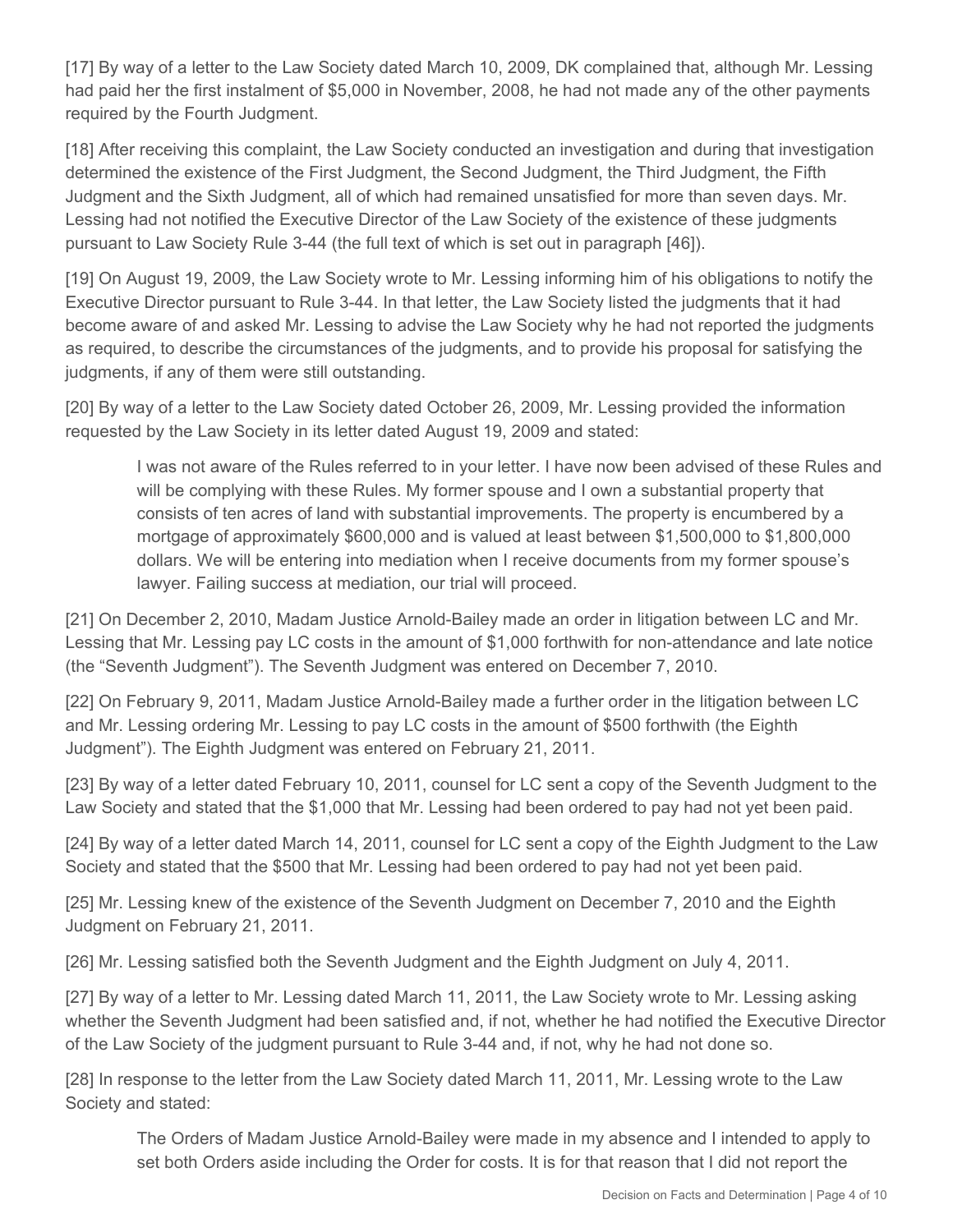same.

[29] Mr. Lessing did not satisfy any of the judgments within seven days after the date of their entry and in respect of each judgment, Mr. Lessing did not:

(a) notify the Executive Director of the Law Society of his failure to satisfy the judgments;

(b) notify the Executive Director of the circumstances of the judgments, including whether the judgment creditor was a client or former client; and,

(c) provide a written proposal for satisfying the judgments.

#### **Second Citation**

[30] Mr. Lessing represented himself in a family law proceeding commenced by his spouse (the "Plaintiff") that involved claims for spousal support, child support and a division of assets (the "Matrimonial Proceedings").

[31] At a judicial case conference in the Matrimonial Proceedings, Mr. Lessing consented to an order being pronounced by Madam Justice Smith (the "First Order") and he approved the First Order as to form. The First Order contained an order that Mr. Lessing provide to counsel for the Plaintiff by August 29, 2008 the incorporation documents for a corporation ("A Ltd.")

[32] Mr. Lessing did not provide the incorporation documents for A Ltd. to counsel for the Plaintiff by August 29, 2008. Despite receiving letters from counsel for the Plaintiff dated September 10, September 11 and October 8, 2008 and February 11 and March 27, 2009 requesting production of them, he still did not produce them.

[33] In April, 2009, Mr. Lessing was served with a notice of motion for an order requiring him to provide a list of documents and to produce copies of documents specified in the notice of motion. On April 14, 2009, Master Scarth made an order (the "Second Order") that Mr. Lessing produce a list of documents on or before May 7, 2009 and that Mr. Lessing, on or before May 7, 2009, produce and deliver to the solicitor for the Plaintiff certain documents and information described in the Second Order.

[34] Mr. Lessing did not provide a list of documents or produce and deliver to the solicitor for the Plaintiff any of the documents described in the Second Order by May 7, 2009.

[35] On May 11, 2009, counsel for the Plaintiff wrote and faxed a letter to Mr. Lessing that confirmed the list of documents and the documents that Mr. Lessing was ordered to produce by the Second Order had not been received by May 7, 2009 and stated that, if the list of documents and the required documents were not received by the close of business on May 11, 2009, counsel for the Plaintiff would be bringing an application for an order that Mr. Lessing was in contempt of Court.

[36] Mr. Lessing did not provide the list of documents or any of the documents specified in the Second Order by the close of business on May 11, 2009.

[37] At a hearing held on May 7, 2009, which was not attended by Mr. Lessing or his counsel, Master Tokarek made an order (the "Third Order") that, on or before May 27, 2009, Mr. Lessing produce and deliver to counsel for the Plaintiff the documents and information described in the Third Order.

[38] On or about May 20, 2009, Mr. Lessing received a copy of the Third Order.

[39] Mr. Lessing did not produce any of the documents described in the Third Order by May 27, 2009.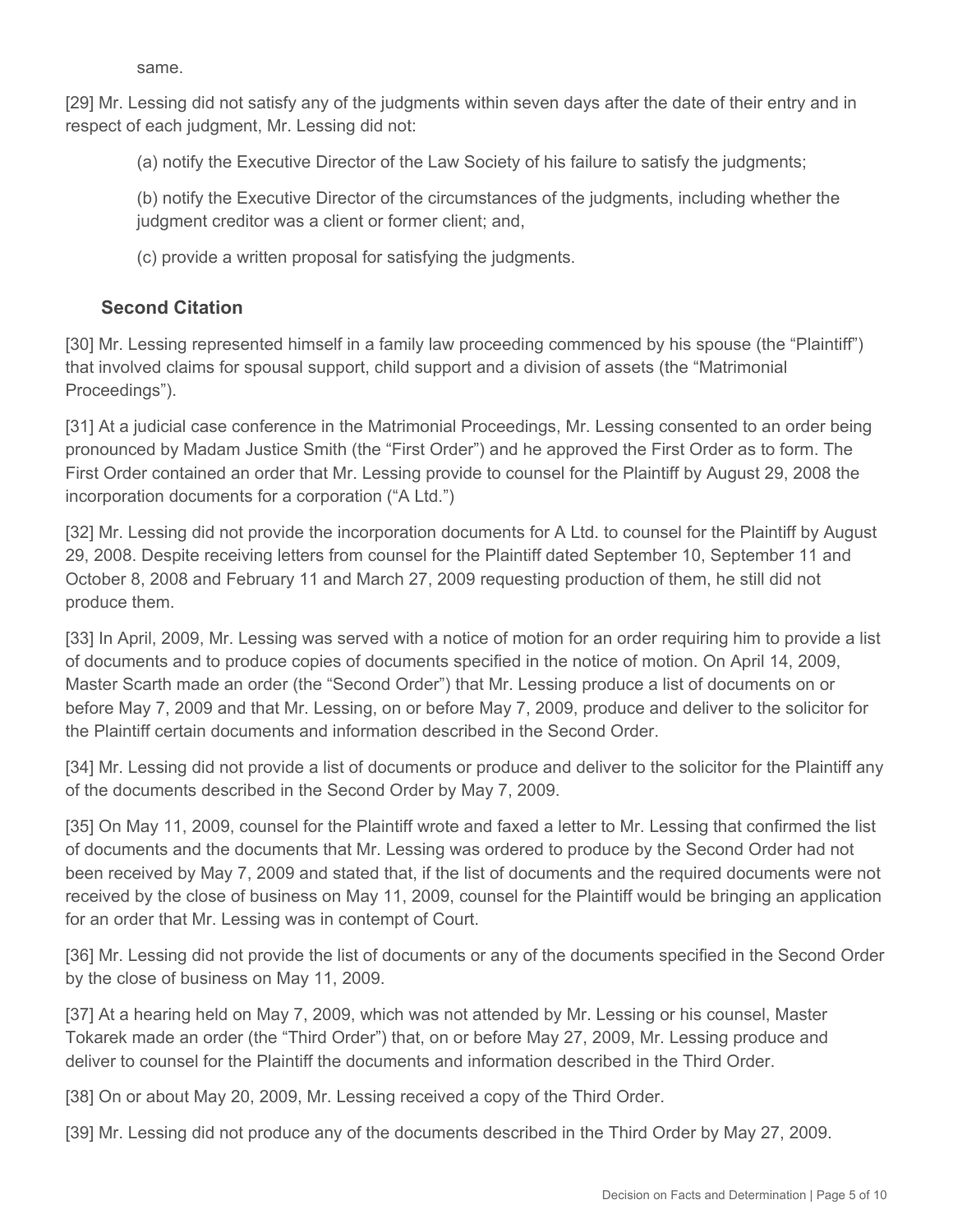[40] On May 20, 2009, Mr. Lessing was served with a notice of motion for an order that he be found in contempt of court for failing to comply with the First Order and the Second Order. On or about May 28, 2009, Mr. Lessing was informed that his failure to comply with the Third Order would be brought to the attention of the court at the hearing of the notice of motion for a declaration that Mr. Lessing was in contempt of court.

[41] On June 4, 2009, at a hearing that was not attended by Mr. Lessing or his counsel, Mr. Justice Davies found Mr. Lessing in contempt of court for failing to comply with the First Order, the Second Order and the Third Order (the "Fourth Order"). Mr. Lessing was given until June 18, 2009 to cure his contempt.

[42] On June 4, 2009, Mr. Lessing received a copy of the Fourth Order.

[43] On June 9, 2009, Mr. Lessing produced the incorporation documents for A Ltd. as required by the First Order.

[44] On June 18, 2009, Mr. Lessing produced copies of those documents in his possession that he had been ordered to produce by the Second Order and the Third Order.

[45] Counsel for Mr. Lessing and the Law Society have informed the Panel in a joint submission that they intend, at the resumption of the hearing, to introduce evidence that Mr. Lessing did deliver the list of documents on June 18, 2009.

# **Determination**

## **First Citation**

[46] The relevant provisions of the Rules of the Law Society are the following:

#### **Failure to satisfy judgment**

3-44(1) A lawyer against whom a monetary judgment is entered and who does not satisfy the judgment within 7 days after the date of entry must immediately notify the Executive Director in writing of

(a) the circumstances of the judgment, including whether the judgment creditor is a client or former client of the lawyer, and

(b) his or her proposal for satisfying the judgment.

(2) Monetary judgments referred to in subrule (1) include

(a) an order nisi of foreclosure,

(b) any certificate, final order or other requirement under a statute that requires payment of money to any party, and

(c) a garnishment order under the Income Tax Act (Canada) if a lawyer is the tax debtor.

(3) Subrule (1) applies whether or not any party has commenced an appeal from the judgment.

(4) If a lawyer fails to deliver a proposal under subrule (1)(b) that is adequate in the discretion of the Executive Director, the Executive Director may refer the matter to the Discipline Committee or the Chair of the Discipline Committee.

[47] The relevant provisions of the *Legal Profession Act* are the following: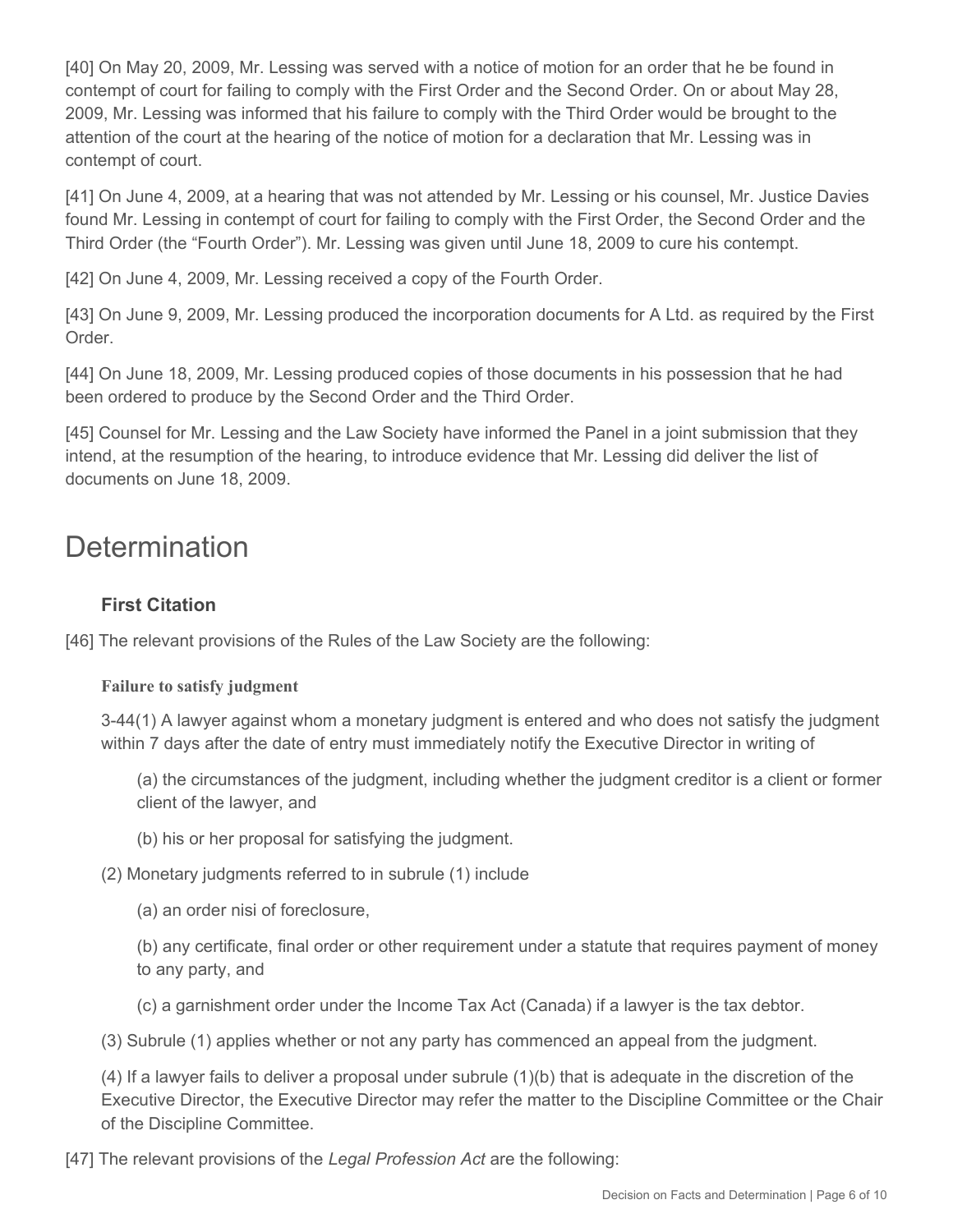#### **Discipline hearings**

38(4) After a hearing, a panel must do one of the following:

- (a) dismiss the citation;
- (b) determine that the respondent has committed one or more of the following:
	- (i) professional misconduct;
	- (ii) conduct unbecoming a lawyer;
	- (iii) a breach of this Act or the rules;
	- (iv) incompetent performance of duties undertaken in the capacity of a lawyer;

(v) if the respondent is not a member, conduct that would, if the respondent were a member, constitute professional misconduct, conduct unbecoming a lawyer, or a breach of this Act or the rules;

(c) make any other disposition of the citation that it considers proper.

[48] We find that each of the First to Eighth Judgments were monetary judgments within the meaning of Rule 3-44(2), that each of those judgments had been entered, that the Respondent did not satisfy any of the judgments within seven days after the date of entry and that the Respondent did not notify the Executive Director as required by Rule 3-44(1) regarding any of the judgments.

[49] We are satisfied on the basis of the facts set out in the First Agreed Statement of Facts that the Law Society has discharged its onus of proving on a balance of probabilities the allegations set out in the First Citation.

[50] We find that the failure of the Respondent to notify the Executive Director of each of the judgments was a breach of the Rules. The issue is whether the failure to notify the Executive Director of any of the judgments constituted professional misconduct, which is more serious.

[51] Counsel for the Respondent submits that all of the failures amounted to no more than a breach of the Rules and did not constitute professional misconduct.

[52] Counsel for the Law Society submits that although it is open to make a determination of professional misconduct, the Panel should determine that all of the failures to notify the Executive Director were breaches of the Rules. She submits that, although there are aggravating factors, such as the length of time over which the breaches occurred (five years), the number of breaches (eight) and the Respondent's failure to report the last two monetary judgments when he knew he had an obligation to do so, all of which could justify a determination of professional misconduct, the Law Society is seeking only an adverse determination of a breach of the Rules because:

- (a) the First Citation is framed as a single allegation;
- (b) all judgment creditors have now been paid and therefore no harm has occurred; and,
- (c) a majority of the failures to notify the Executive Director may be more appropriately classified as being caused by the Respondent paying little attention to the administrative side of his practice.

[53] Professional conduct is not defined in the *Legal Profession Act* or the Rules of the Law Society. The currently accepted test for whether conduct constitutes professional misconduct was established by a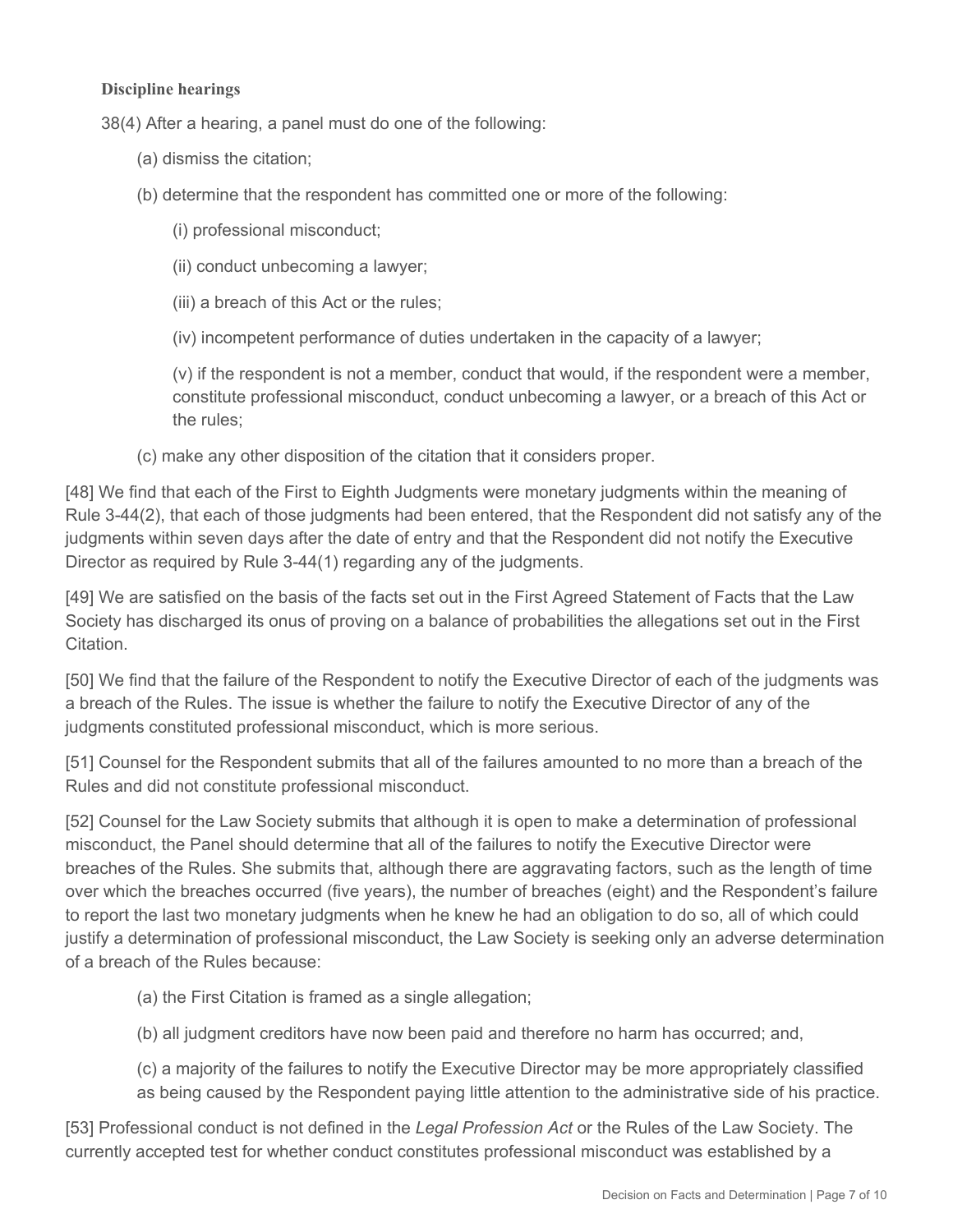hearing panel in *Law Society of BC v. Martin*, 2005 LSBC 16 where the panel stated the following at paragraph [171]:

The test that this Panel finds is appropriate is whether the facts as made out disclose a marked departure from that conduct the Law Society expects of its members; if so, it is professional misconduct.

[54] The Panel adopts that statement as the appropriate test for determining what constitutes professional misconduct.

[55] While every member of the Law Society should be familiar with the rules of the Law Society and know what they are and is deemed to know of those rules whether in fact they do, we recognize that the rules are lengthy and complex and that some lawyers are, in fact, not aware of certain rules until they are drawn to their attention, particularly rules that rarely affect those lawyers' day to day practice.

[56] We accept that the Respondent was not aware of Rule 3-44 until he was informed of it by the Law Society on August 19, 2009.

[57] Rule 3-44 does not apply to the day to day practice of lawyers, and few lawyers will have unsatisfied judgments entered against them. Since we have accepted that the Respondent was not, in fact, aware of the existence of Rule 3-44 until he received the Law Society's August 19, 2009 letter and that no member of the public has been harmed because the judgments have been paid, we find that the failure of the Respondent to notify the Executive Director of the First Judgment, Second Judgment, Third Judgment, Fourth Judgment, Fifth Judgment and Sixth Judgment was not a marked departure from that conduct the Law Society expects of its members and therefore did not constitute professional misconduct.

[58] By December 7, 2010, the date of entry of the Seventh Judgment, the Respondent was clearly aware of the provisions of Rule 3-44 and his obligations under that rule. Just six weeks earlier, the Respondent had written to the Law Society acknowledging that he was aware of Rule 3-44 and confirming that he would comply with that rule. He also knew that he was still under an active investigation for his breach of Rule 3-44 in respect of the earlier judgments.

[59] The Respondent's explanation for not notifying the Executive Director of the Seventh Judgment and the Eighth Judgment was that he intended to set both orders aside. Rule 3-44(3) makes it clear that the duty to notify the Executive Director applies whether or not any party has commenced an appeal from the judgment. We find that, at the time the Seventh Judgment and Eighth Judgment were entered, the Respondent was aware of Rule 3-44(3). His explanation for not notifying the Executive Director of these judgments is not credible, and we do not accept it.

[60] Although Rule 3-44 does not apply to most lawyers' day to day practice, and most lawyers do not have unsatisfied monetary judgments against them, it is still a very important rule and an essential component in the financial requirements set out in Part 3, Division 6 of the Rules of the Law Society, which are necessary to fulfill the Law Society's mandate under Section 3 of the Legal Profession Act. The fact that a lawyer has not paid debts when due does not necessarily mean that the lawyer cannot properly perform his or her duties or that such failure poses a risk to the public, but it might. Often, unsatisfied monetary judgments are a sign of more severe underlying problems that will pose a danger to the public. In order to protect the public, the Law Society must be made aware of any unsatisfied monetary judgment and be provided with information about it and the lawyer's proposed course of action for dealing with it.

[61] We find that the Respondent was aware at the time the Seventh Judgment and Eighth Judgment were entered that he had an obligation to notify the Executive Director of them if he was unable to satisfy them within seven days and that his failure to do so constitutes a blatant disregard of his professional obligations.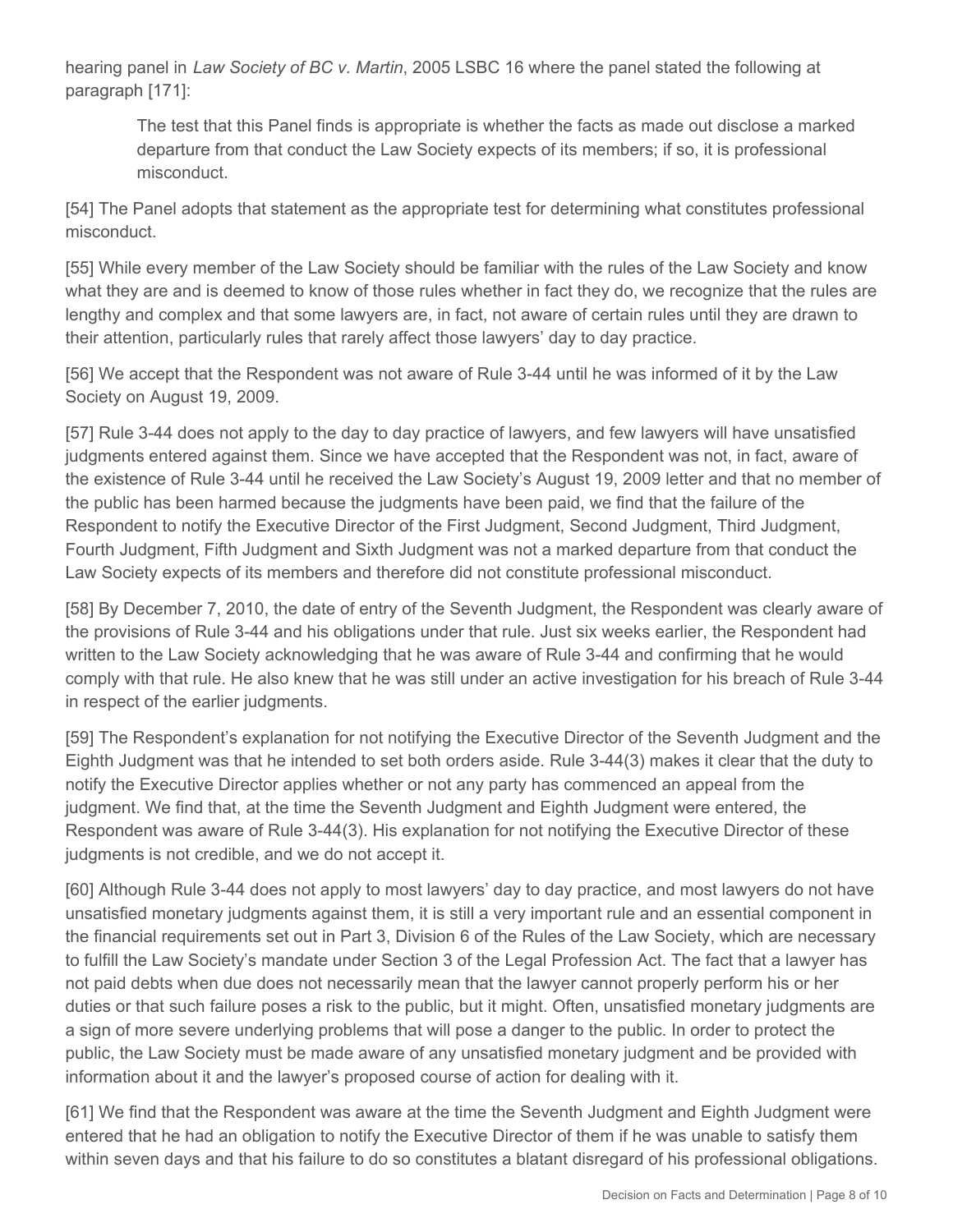[62] Even though the Seventh Judgment and Eighth Judgment were satisfied in less than a year and no substantial harm was caused to the judgment creditor, we find that the Respondent's failure to notify the Executive Director of these judgments constituted a marked departure from the conduct the Law Society expects of its members.

[63] We have determined that, by failing to notify the Executive Director of the First to Sixth Judgments, the Respondent committed breaches of the Rules of the Law Society.

[64] We have determined that by failing to notify the Executive Director of the Seventh and Eighth Judgments, the Respondent committed professional misconduct.

## **Second Citation**

[65] In the Second Agreed Statement of Facts the Respondent admitted that his conduct was contrary to the best interest of the legal profession and constituted conduct unbecoming a lawyer.

[66] The relevant provisions of the *Legal Profession Act* are the following:

1(1) In this Act:

"conduct unbecoming a lawyer" includes a matter, conduct or thing that is considered, in the judgment of the benchers or a panel,

- (a) to be contrary to the best interest of the public or of the legal profession, or
- (b) to harm the standing of the legal profession;

38(4), the text of which is quoted above in paragraph [47].

[67] The distinction between conduct unbecoming a lawyer and professional misconduct was considered by the Benchers in a review of the decision by the hearing panel in *Law Society of BC v. Watt*, [2001] LSBC 16, in which the Benchers stated in paragraph [5]:

We adopt, as a useful working distinction, that professional misconduct refers to conduct occurring in the course of a lawyer's practice while conduct unbecoming refers to conduct in the lawyer's private life.

[68] We adopt this statement as an accurate description of the distinction between conduct unbecoming a lawyer and professional misconduct.

[69] The Benchers, in a review of a decision of the hearing panel in *Law Society of BC v. Berge*, 2007 LSBC 07, stated the following test for what constitutes conduct unbecoming a lawyer at paragraph [38]:

The Benchers find that lawyers in their private lives must live up to a high standard of conduct. A lawyer does not get to leave his or her status as a lawyer at the office door when he or she leaves at the end of the day. The imposition of this high standard of social responsibility, with the consequent intrusion into the lawyer's private life, is the price that lawyers pay for the privilege of membership in a self-governing profession. Conduct unbecoming not only includes the obvious examples of criminal conduct and dishonesty, but it also includes "any act of any member that will seriously compromise the body of the profession in the public estimation." See Hands v. Law Society of Upper Canada (1889), 16 OR 625.

[70] The Law Society submits that the failure of the Respondent to comply with the three court orders does not constitute professional misconduct because the orders were made in the Matrimonial Proceedings, in